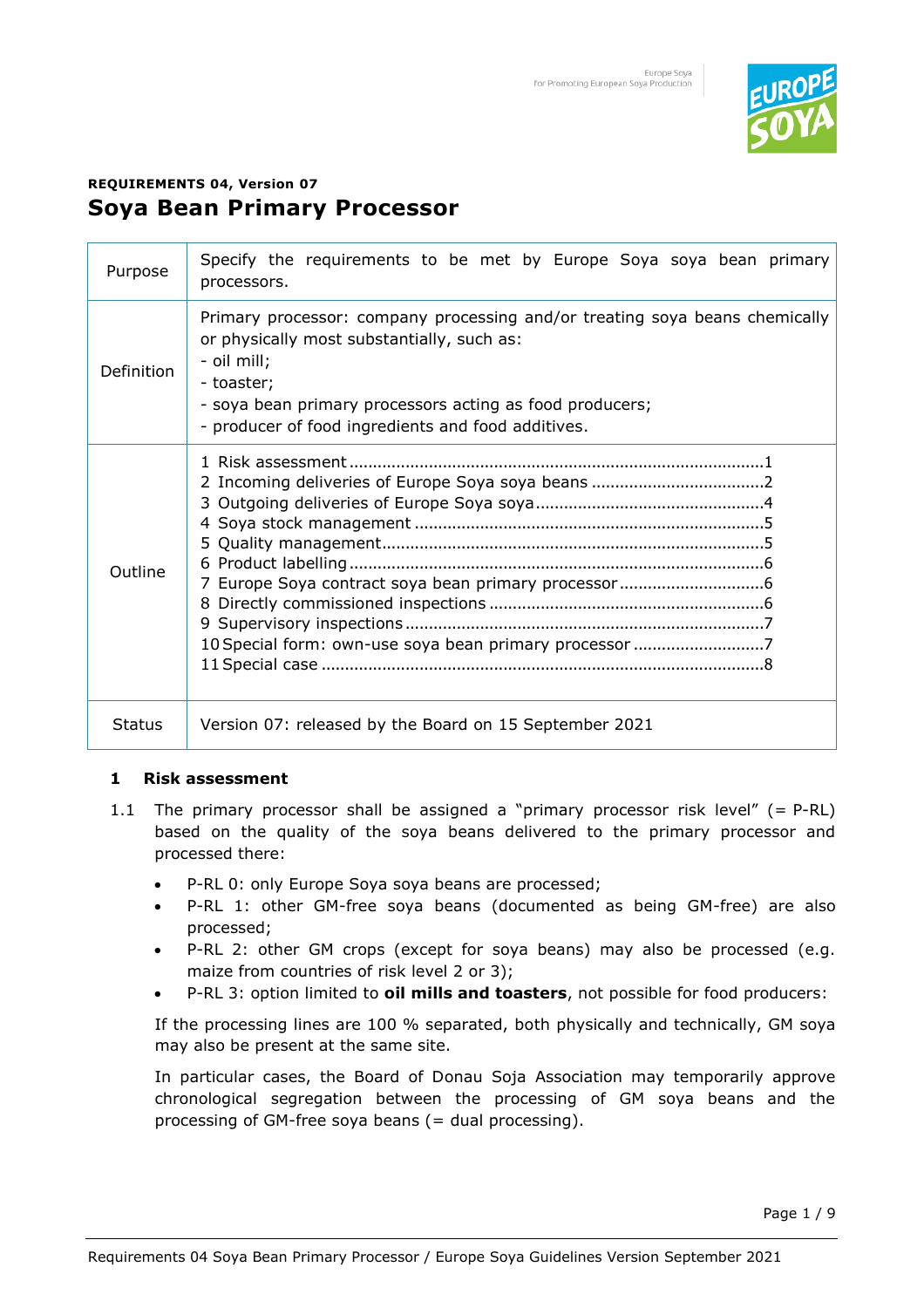

Approval of dual processing is conditional on the following steps:

- The oil mill/toaster shall submit in writing a duly justified application for approval to Donau Soja Association.
- Donau Soja Association shall commission a chargeable audit in order to verify that chronological segregation does not pose an increased risk of GM-free soya being mixed with GM soya.
- The Board shall, when taking a decision, take into account any recommendations provided by audit bodies. The Board shall also limit the duration of the approval granted to the oil mill/toaster to one year. Additional conditions for obtaining the approval, such as an increased frequency of analyses (rapid tests, PCR testing), may be imposed on the oil mill/toaster.
- The oil mill/toaster shall demonstrate compliance with the spirit of all requirements as stipulated in the Requirements R 05 (for Compound Feed Producers) for dual processing, particularly with regard to the risk analysis (document) mentioned in paragraph 4.6 and the carry-over analysis mentioned in paragraph 4.7.
- The oil mill/toaster shall verify the correct functioning of chronological segregation by conducting rapid GM tests (Roundup Ready and LibertyLink) on the first three truck deliveries of the first Europe Soya lot following the production conversion. The oil mill/toaster shall also document the results of these tests.
- If any condition of approval is violated, any approval that has been granted may be withdrawn at any time.

### For **food producers:**

No P-RL 3 possible as no GM soya beans may be processed at the entire site.

### **2 Incoming deliveries of Europe Soya soya beans**

- 2.1 Before accepting delivery, the primary processor shall take one sample of each transport unit (e.g. truck) and per 100 tonnes respectively. The sample shall be divided for the following purposes:
	- retained sample, which shall be stored for at least one year safely and without influencing its quality, ensuring traceability;
	- rapid test (Roundup Ready and LibertyLink) and, where applicable, further testing (see 2.2).

Please note: Sampling and storage shall be in accordance with the customs of the Agricultural Products Exchange in Vienna (Börse für landwirtschaftliche Produkte in Wien) or with the GAFTA Sampling Rules No. 124 (chapter 3 "General", chapter 4 "Method of Drawing Samples", chapter 5 "Sample Labels").

- 2.2 The primary processor shall conduct an approved rapid GM test (Roundup Ready and LibertyLink) on all samples taken for this purpose and referred to in paragraph 2.1 above. Afterwards, and depending on the test result, the primary processor shall implement the following measures:
	- If the  $1<sup>st</sup>$  rapid test does not detect any GM content: The primary processor shall accept the corresponding soya bean lot.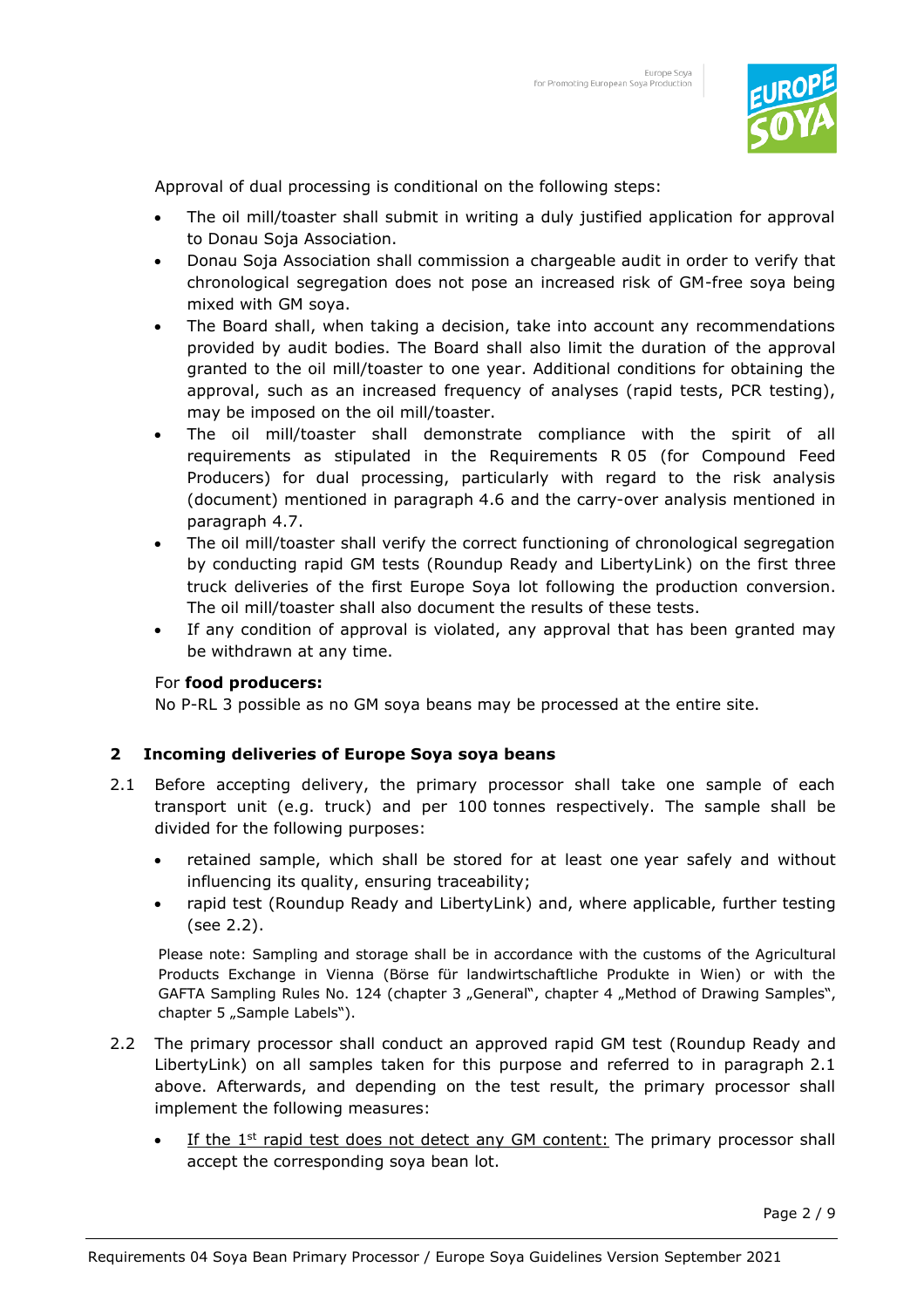

- If the  $1<sup>st</sup>$  rapid test detects the presence of GM content: The primary processor shall subject the sample to two further rapid tests.
- If neither the  $2^{nd}$  nor the  $3^{rd}$  rapid test detects any GM content: The primary processor shall accept the corresponding soya bean lot.
- If the  $2^{nd}$  or  $3^{rd}$  rapid test detects the presence of GM content: The primary processor shall either not accept the corresponding soya bean lot or shall store the lot separately. In addition, the primary processor shall have a PCR test performed at a laboratory accredited for this test procedure in accordance with ISO standard 17025.
- If the PCR test detects a GM content of less than 0.9 %: The primary processor shall inform their contracted certification body of the result, and send the relevant lot certificate to this certification body. Afterwards, the primary processor shall take the appropriate measures (root cause analysis).
- If the PCR test detects a GM content of 0.9 % or more: The primary processor shall inform their contracted certification body of the result (and send the relevant lot certificate to this certification body). Afterwards, the primary processor shall take the appropriate measures. The primary processor shall remove the soya lot with a GM content of 0.9 % or more from the flow of produce and shall **not** market this lot as Europe Soya.
- 2.3 Depending on the risk assessment (see Annex 04), further testing may be required:

The following shall apply to Europe Soya soya beans produced in production areas of GM risk level 2 (GM-RL 2, i.e. the cultivation of GM maize is possible): If the unwanted maize content in any soya bean lot exceeds the maximum level of 0.5 %, the corresponding sample shall be additionally analysed for approved GM maize varieties using rapid tests (Roundup Ready and LibertyLink).

- If the  $1<sup>st</sup>$  rapid test does not detect any GM content: The primary processor shall accept the corresponding soya bean lot.
- If the  $1<sup>st</sup>$  rapid test detects the presence of GM content: The primary processor shall subject the sample to two further rapid tests.
- If neither the  $2^{nd}$  nor the  $3^{rd}$  rapid test detects any GM content: The primary processor shall accept the corresponding soya bean lot.
- If the  $2^{nd}$  or  $3^{rd}$  rapid test also gives a positive result, the primary processor shall have a PCR test performed at a laboratory accredited for this test procedure in accordance with ISO standard 17025.
- If the PCR test detects a GM content of less than  $0.9 \%$ , the primary processor shall conduct a root cause analysis together with **their own** certification body in order to determine whether the contamination occurred accidentally and/or was technically unavoidable.
- If the PCR test detects a GM content of 0.9 % or more, the primary processor shall remove the lot concerned from the flow of produce and shall **not** market this lot as Europe Soya.
- 2.4 The primary processor shall document the following for all incoming deliveries of Europe Soya soya beans:
	- names, addresses and, where applicable, EU registration numbers (or equivalent specifications in non-EU countries) of all suppliers;

Page 3 / 9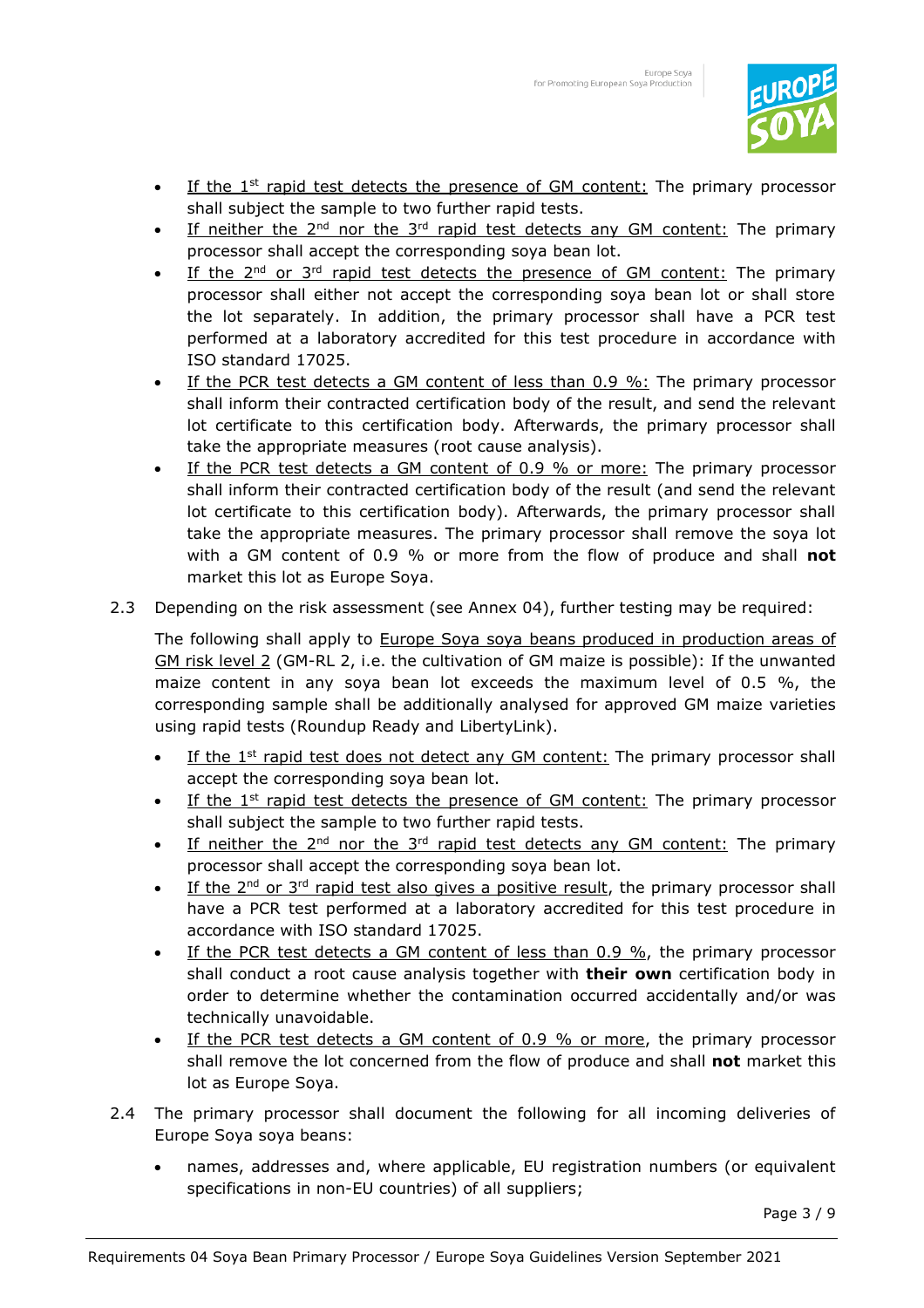

- results of rapid tests (Roundup Ready and LibertyLink) and, where applicable, of PCR testing;
- lot, quantity, quality label "Europe Soya", and lot certificates;
- delivery date, carrier and receiver;
- transfer cell.
- 2.5 If the primary processor accepts Europe Soya soya beans directly from the soya bean farmer:

The primary processor shall document the Declarations of Self-Commitment – Farmers (Soya Bean Producers) for all incoming deliveries. The primary processor shall comply with all requirements laid down in R02, paragraph 10.1 ("Soya bean primary processor acting as a primary collector").

- 2.6 By the  $10<sup>th</sup>$  of each calendar month, the primary processor shall send the following information to Donau Soja Organisation (*quality@donausoja.org*), forwarding a copy of this information to the primary processor´s contracted certification body:
	- the quantity of Europe Soya soya beans (in tonnes) effectively delivered to the primary processor and processed there in the previous month, with reference to relevant lot certificates;
	- the quantity of processed Europe Soya soya invoiced and/or internally used in the previous month (all marketed Europe Soya products such as meal, oil-cake, oil, or food, plus customer names).

Please note: Licence fees shall be calculated based on the respective beans equivalent to the guantity of Europe Soya products invoiced and/or internally used; in case more than one Europe Soya product is used/invoiced, the licence fee shall be incurred only once per beans equivalent.

### **3 Outgoing deliveries of Europe Soya soya**

- 3.1 The primary processor shall document the following for all outgoing deliveries of processed Europe Soya soya products:
	- names, addresses and, where applicable, EU registration numbers (or equivalent specifications in non-EU countries) of all customers;
	- lot, quantity, quality label "Europe Soya";
	- delivery date, carrier and receiver;
	- loading cell.
- 3.2 The primary processor shall take a retained sample of each lot of processed soya products delivered, and shall store this sample for at least one year safely and without influencing its quality.

Please note: Sampling and storage shall be in accordance with the customs of the Agricultural Products Exchange in Vienna (Börse für landwirtschaftliche Produkte in Wien) or with the GAFTA Sampling Rules No. 124 (chapter 3 "General", chapter 4 "Method of Drawing Samples", chapter 5 "Sample Labels").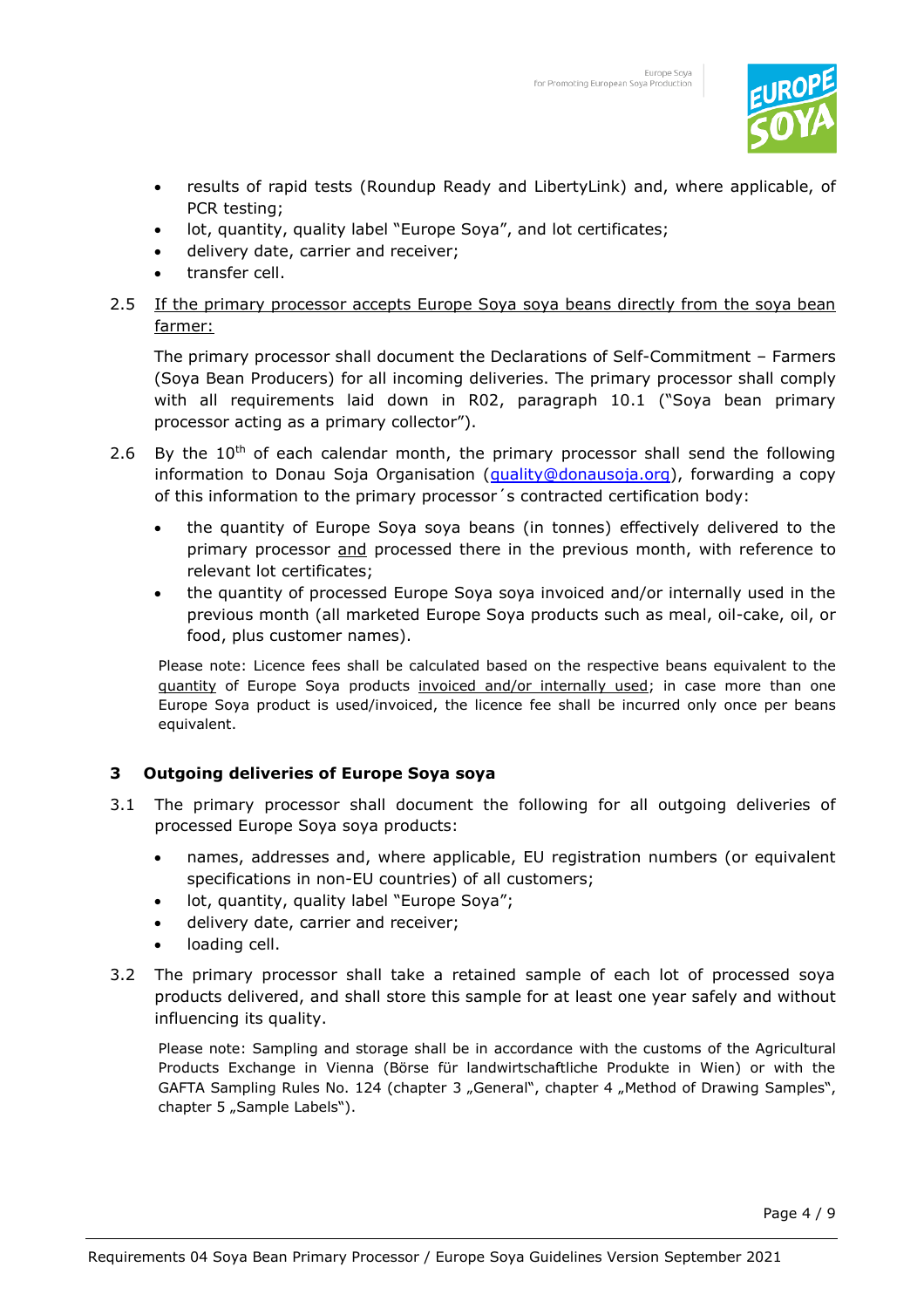

### **4 Soya stock management**

- 4.1 In the following cases, the primary processor shall send to their certification body quantity amendment notifications regarding the stock of Europe Soya soya beans, specifying the reason for the notification:
	- carry-over: remaining stock from the previous harvest year (notification by 31 August of the current calendar year, otherwise these quantities in store shall no longer qualify as Europe Soya);
	- deviation of quantities delivered to the primary processor: incoming deliveries deviating from contracted delivery quantities.

# **5 Quality management**

- 5.1 The primary processor shall operate a documented in-house QA system establishing standard operating procedures to prevent GM contamination throughout the company (including incoming delivery, processing, storage, cleaning, transportation, packing, and outgoing delivery). The primary processor shall also apply a risk-based PCR sampling plan ensuring that GM contamination is detected.
- 5.2 If the primary processor is a risk level 3 company (P-RL 3):

The primary processor shall document that GM and non-GM produce is separated 100 %, both physically and technically. Documentation shall be consistent and cover all stages from incoming produce to outgoing produce. (Companies which have been granted a temporary approval of dual processing in accordance with paragraph 1.1 are exempted from this provision.)

### 5.3 If the primary processor is an oil mill or a toaster:

The primary processor shall, in the field of activity of "production of single feed material" be in possession of a certificate of one of the following QA systems:

- AMA Pastus +;
- QS audit system of the animal feed industry;
- $GMP +;$
- FEMAS (Feed Materials Assurance Scheme);
- SFPS\* (Swiss Feed Production Standard);
- QSGF Suisse\* (quality assurance for cereals/animal feed);
- EFISC (European Feed Ingredients Safety Certification);
- FCA (Feed Chain Alliance Standard); or
- another equivalent programme.

General note: Other equivalent programmes will be released as such by Donau Soja Association.

Note to \*: The standard will be recognised if the following conditions are met: A quality control plan, consisting of samples from both incoming and outgoing produce, satisfies at least the requirements of the applicable analysis plan of the AMA-feedstuff monitoring Pastus+ (version 1 valid from January 2020; annex 1 to AMA-Feedstuff guideline pastus+ and pastus+ Regulation for Small Quantities) as far as the point "sampling frequencies as well as methodology and frequency of analyses" is concerned. Inspections are performed at least once every two years. A certificate of conformity (e.g. inspection report) is provided to Donau Soja Association and/or the Donau Soja certification body upon request.

Page 5 / 9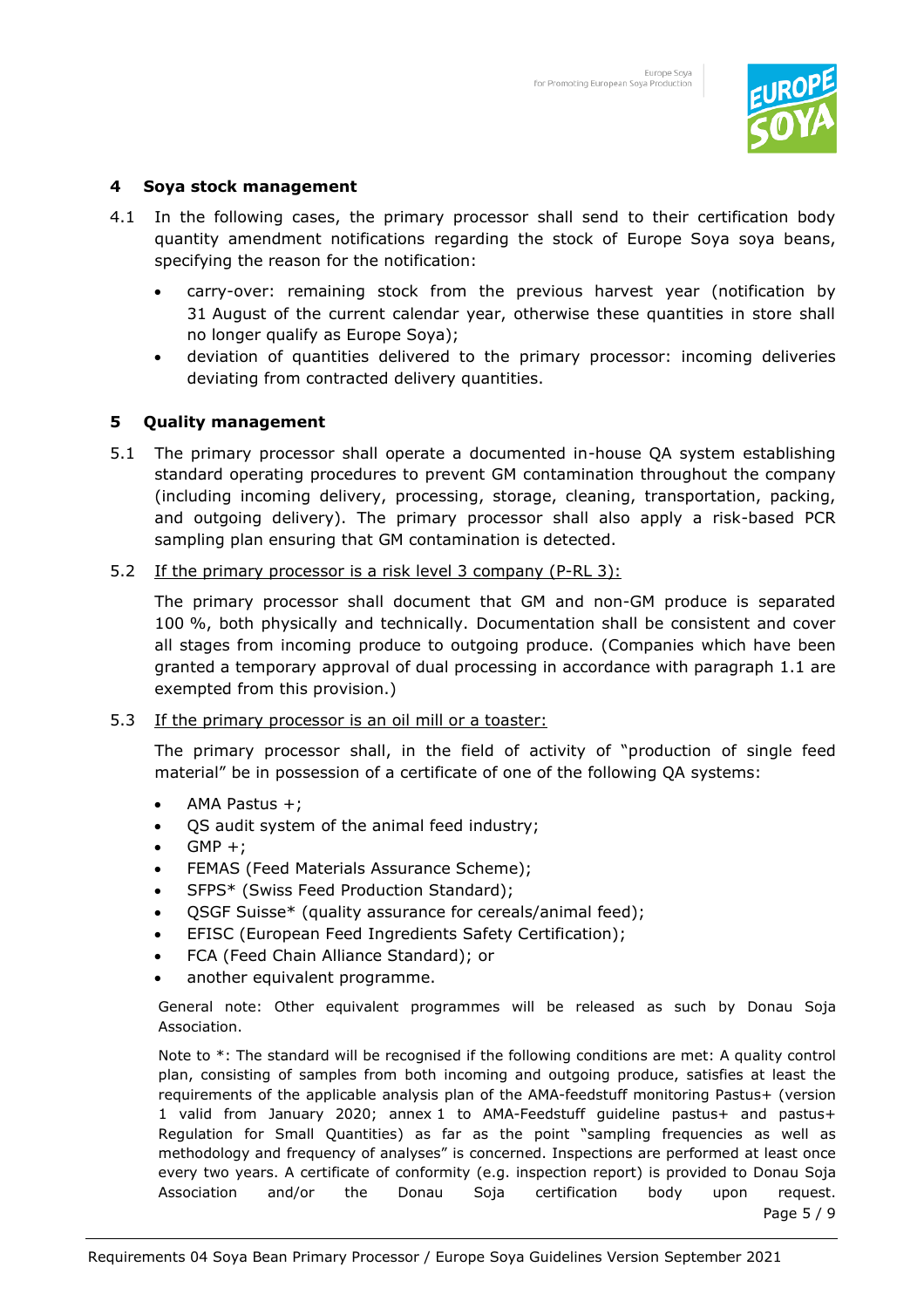

If the primary processor is an oil mill:

As for Salmonella monitoring, the primary processor shall apply the requirements for analysis according to the AMA-feedstuff monitoring Pastus+ (version 1 valid from January 2020; annex 1 to AMA-Feedstuff guideline pastus+ and pastus+ Regulation for Small Quantities):

Number of analysis to be performed per year and operating site:

| Production<br>in t<br>Substance | < 1000 | $\geq 1.000 -$<br>< 3.000 | $\geq 3.000 -$<br>< 5.000 | $\geq 5.000 -$<br>$<$ 10.000 | $\geq 10.000 -$<br>$<$ 100.000 | $\geq$ 100.000-<br>$<$ 300.000 | $\geq$ 300.000 |
|---------------------------------|--------|---------------------------|---------------------------|------------------------------|--------------------------------|--------------------------------|----------------|
| Salmonella                      | 4      |                           | Õ                         | 12                           | 50                             | 90                             | 180            |

No strains of Salmonella are permissible.

In case of a positive finding (self-monitoring or external sampling), the required salmonella analyses need to be intensified for a period of three months, switching from a 1-fold approach to a 5-fold approach. If no positive result is obtained within that period, the 1-fold approach may be resumed.

5.4 If the primary processor wishes to market phospholipid mixtures as Europe Soya lecithins, the requirements detailed in Commission Regulation (EU) No 231/2012 for E 322 have to be complied with and compliance with these requirements has to be verified in any case.

# **6 Product labelling**

- 6.1 The primary processor may label produce delivered (packaging) as "Europe Soya" if this produce is entirely (100 %) made up of Europe Soya soya products such as Europe Soya soya bean meal or Europe Soya soya bean oil.
- 6.2 In case of mixed products (containing both soya components and components other than soya), 100 % of the soya components shall be Europe Soya soya and all other product components shall also comply with the non-GM requirements.

# **7 Europe Soya contract soya bean primary processor**

7.1 The primary processor and Donau Soja Organisation shall conclude the Europe Soya/primary processor contract on the requirements to be met by the primary processor.

# **8 Directly commissioned inspections**

- 8.1 The primary processor shall conclude an inspection contract with a certification body recognised by Donau Soja Organisation, commissioning this body to undertake chargeable inspections at the following frequency:
	- primary processors of all risk levels: first inspection;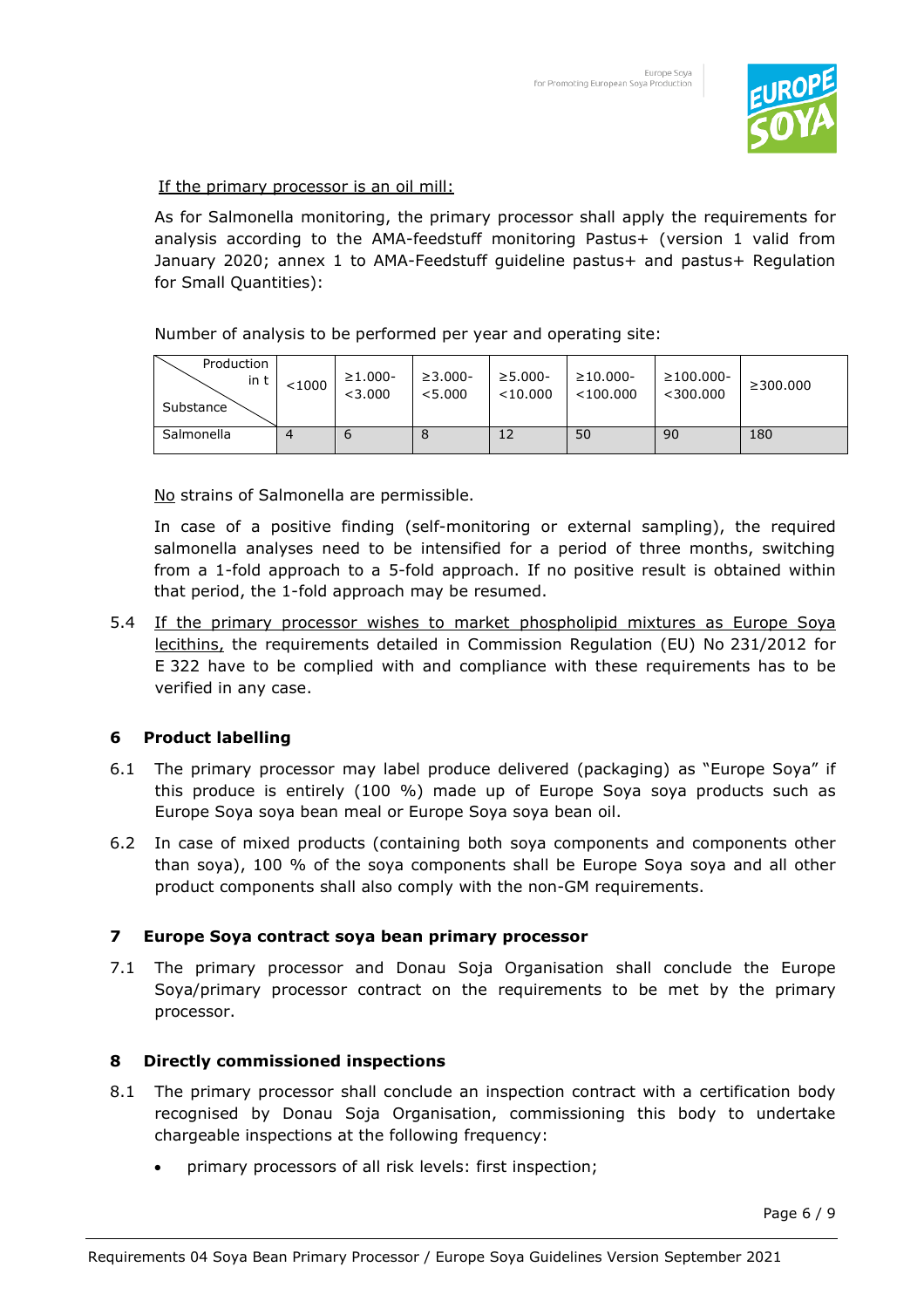

- primary processors of risk levels 0 and 1 (P-RL 0 and P-RL 1): additional annual inspection;
- primary processors of risk levels 2 and 3 (P-RL 2 and P-RL 3): additional inspections twice a year (one unannounced inspection).
- 8.2 The directly commissioned certification body shall take a composite sample from the entire Europe Soya soya processing line within the scope of their Europe Soya audit, and shall submit this sample for a PCR test $^1$ .
- 8.3 If the certified primary processor suspends or terminates their Europe Soya activity, Donau Soja Organisation may, at the expense of the primary processor, demand a final inspection by the directly commissioned certification body to verify all conformities from the last audit to the date of termination of the contract. The scope of the final inspection shall be reduced compared to a normal inspection, whereby the exact scope shall be determined by Donau Soja Organisation, if necessary after consultation with the directly commissioned certification body.

### **9 Supervisory inspections**

9.1 The primary processor shall accept supervisory inspections (risk-based sampling) by inspection bodies or inspectors commissioned by Donau Soja Organisation.

# **10 Special form: own-use soya bean primary processor**

10.1 Agricultural processors mixing animal feed on their own holdings for feeding their own livestock shall be categorised as own-use primary processors and shall not be considered as compound feed producers. Acting as own-use soya bean primary processors, these operations may process own-harvested or purchased Europe Soya soya beans in a separate facility – solely for the purpose of feeding the livestock on their own holdings. Own-use soya bean primary processors may neither deal in Europe Soya soya beans (raw or processed) nor process them as a subcontractor.

The marketing of small quantities of the main product (such as soya bean cake) or of small quantities of by-products resulting from the own-use soya bean primary processor's own processing (such as soya bean oil or soya bean hulls) as Europe Soya produce will be approved on a case-by-case basis on application and following examination by Donau Soja Organisation.

- 10.2 For own-use soya bean primary processors, all Requirements R 04 (for Soya Bean Primary Processors) shall apply, with the following simplifications:
	- Paragraph 2.5 (quantity notifications): Monthly notifications of quantities of Europe Soya soya beans may be substituted by quarterly or annual notifications.
	- Paragraph 3 (outgoing deliveries of processed Europe Soya products): For outgoing deliveries of processed Europe Soya soya products, the documentation of outgoing deliveries as well as the taking and storing of retained samples is

<sup>&</sup>lt;sup>1</sup> PCR tests may only be conducted for soya beans or protein-containing soya products. Soya bean oil is not relevant for PCR analysis.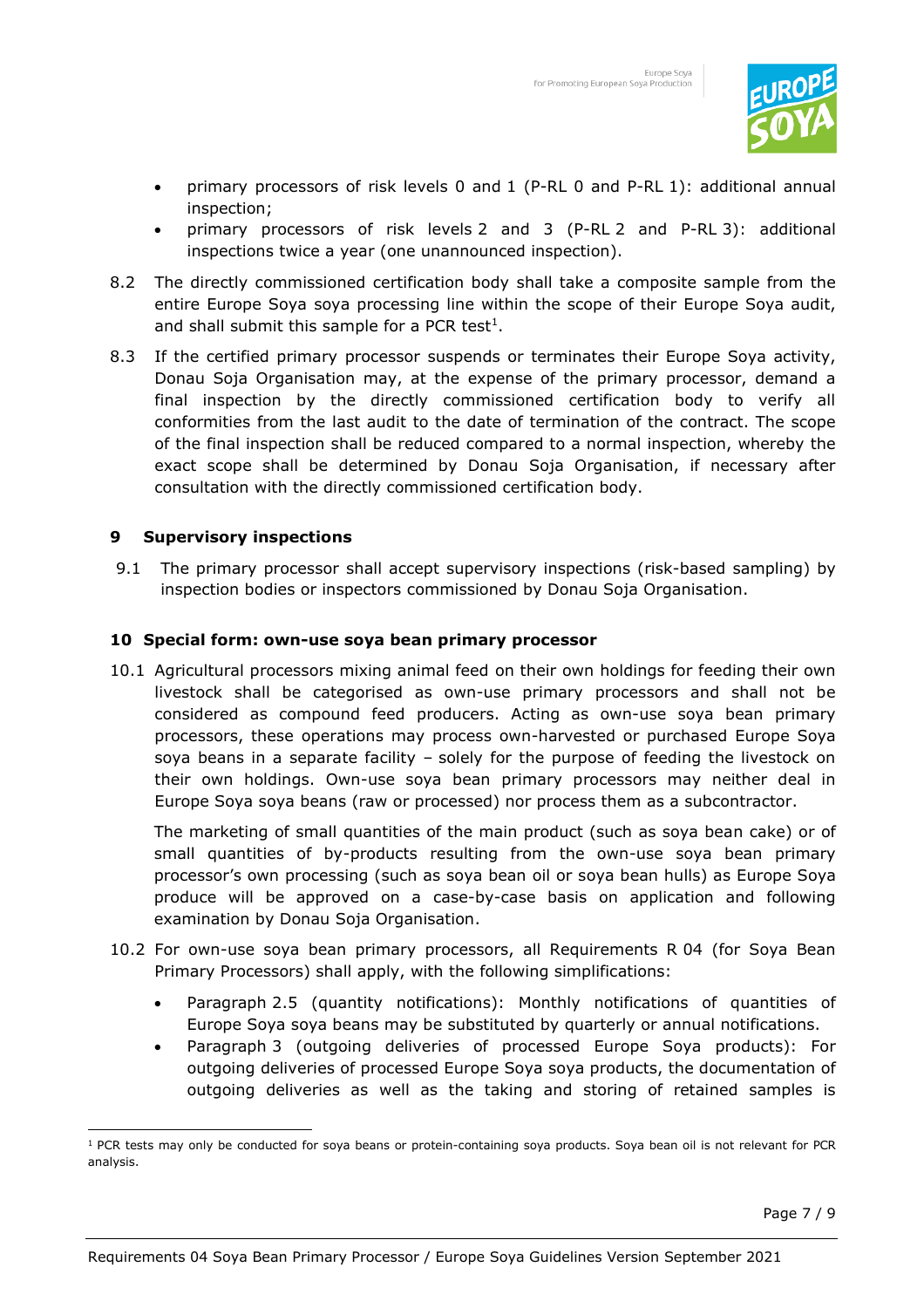

waived. The company shall document the quantities used for feeding their livestock, including the date and the lot certificate (in case of purchased soya beans).

• Paragraph 5.3 (quality management/quality certification): The company may apply for a simplified QA certification. In Austria, the AMA Gütesiegel<sup>2</sup> home feed compounder certification with an additional checklist for own-use toasters is recognised as being equivalent to the QA certifications mentioned in paragraph 5.3.

# **11 Special case**

# **Transfer/imposition of responsibilities of a soya bean primary processor to/on other participants in the Europe Soya system (traders in particular)**

- 11.1 Specific, precisely defined tasks of a primary processor may be transferred to participants in the Europe Soya system upstream or downstream of this primary processor, following approval by the Board of Donau Soja Association.
- 11.2 A) Particularly, the purchase of Europe Soya soya beans and the associated assurance of traceability, the availability of lot certificates and the imposition of all obligations on all upstream suppliers (as provided for in the Europe Soya Guidelines and Europe Soya contracts) may be transferred by a primary processor to a trader, for instance, who will, on the one hand, organise the purchase of the Europe Soya soya beans for this primary processor and, on the other hand, buy the processed Europe Soya soya beans (e.g. Europe Soya meal) as outgoing produce from this primary processor.

B) Specific tasks of the primary processor such as checking the incoming/outgoing produce, ensuring a QA system and a corresponding certification (paragraph 5), or conducting Salmonella analyses, may not be transferred to other participants in the Europe Soya system.

11.3 If a primary processor exclusively produces Europe Soya products for a third party (particularly a trader), the obligation to monthly report the quantities of Europe Soya soya beans and to pay the licence fee (paragraph 2.5) may also be transferred. In this case, the inspection which is normally to be commissioned directly by the primary processor may also be commissioned by the trader – provided that the primary processor concerned is listed as an external production site in the inspection contract of this trader and is identified as such in the certificate. In this case, the primary processor does not receive his own certificate. In very exceptional cases and if expressly authorised by the Board of Donau Soja Association, paragraph 7 (contract between the primary processor and Donau Soja Organisation) may be waived if the contract between the primary processor and the trader clearly specifies that the primary processor shall fulfil at least the obligations detailed in paragraph 11.2 B).

# **Transfer/imposition of responsibilities of a primary collector to/on a primary processor**

<sup>2</sup> AMA Gütesiegel is the quality label of Agrarmarkt Austria (AMA).